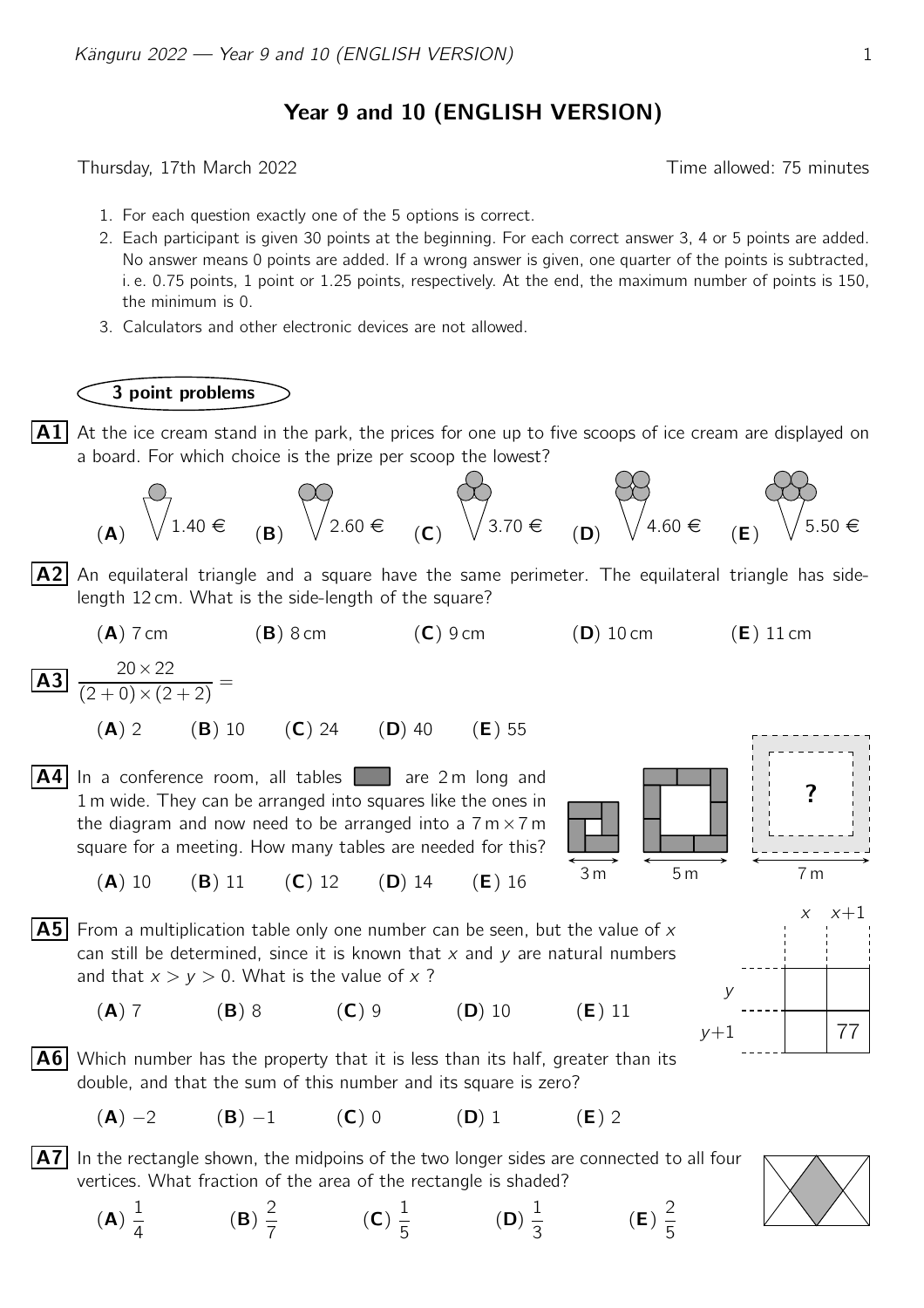**A8** On Nadja's smartphone, a diagram shows how much time she spent on four of her apps last week. This week, she halved the amount of time spent on two of these apps, and she spent the same amount of time on the other two of these apps. Which of the following could be the diagram for this week?





- $\vert$  A9 Once I met the headmaster's 6 daughters whose ages are 6 consecutive natural numbers. I asked each of the 6 sisters: "How old is your oldest sister?" Then, I added the 6 numbers from their answers. Which of the following numbers is definitely not the sum that I got?
	- (A) 95 (B) 125 (C) 167 (D) 205 (E) 233

 $\vert$ A10 Five students applied for the position of student representative. Whoever receives the largest number of votes wins the election. After 90 % of the votes cast have been counted, the distribution of votes is as follows:

Sarah Marco Olina Knut Elias 56 44 40 32 8 (abstentions: 0)

How many of these five students could get the largest number of votes in this election?

\n**(A)** 1\n**(B)** 2\n**(C)** 3\n**(D)** 4\n**(E)** 5\n

\n\n**9** The intersection of the diagonals of the square shown on the right is at point 
$$
O(0|0)
$$
. The coordinates of the vertex *D* are (5|2). What is the sum of the four coordinates of the points *A* and *B*?\n

\n\n**(A)** –7\n**(B)** –4\n**(C)** 0\n**(D)** 3\n**(E)** 7\n

\n\n**10** In the honeycomb shown on the right, the queen be lays an egg in the cell *X*. Now, she keeps crowlin from one cell to a neighbouring one and lays an egg there until she reaches *Y*. She must lay exactly one egg in each cell. How many different paths from *X* to *Y* are possible?\n

\n\n**(A)** 2\n**(B)** 3\n**(C)** 4\n**(D)** 5\n**(E)** 6\n

\n\n**11** The three numbers 22, 5 and 8 inside three of the squares indicate their areas in  $m^2$ . What is the area of the square with the question mark?\n

\n\n**(A)** 16 m<sup>2</sup>\n**(B)** 17 m<sup>2</sup>\n**(C)** 18 m<sup>2</sup>\n**(D)** 19 m<sup>2</sup>\n**(E)** 20 m<sup>2</sup>\n**(E)** 21 m<sup>2</sup>\n**(E)** 22\n

\n

When I was finished, my wife came and helped me by marking every 5th test from the remaining ones. When she was done, I had recovered and continued with marking every 4th test from the remaining ones. After that I woke up," he said. How many more tests remained to be marked?

(A) 337 (B) 674 (C) 1011 (D) 1348 (E) 1685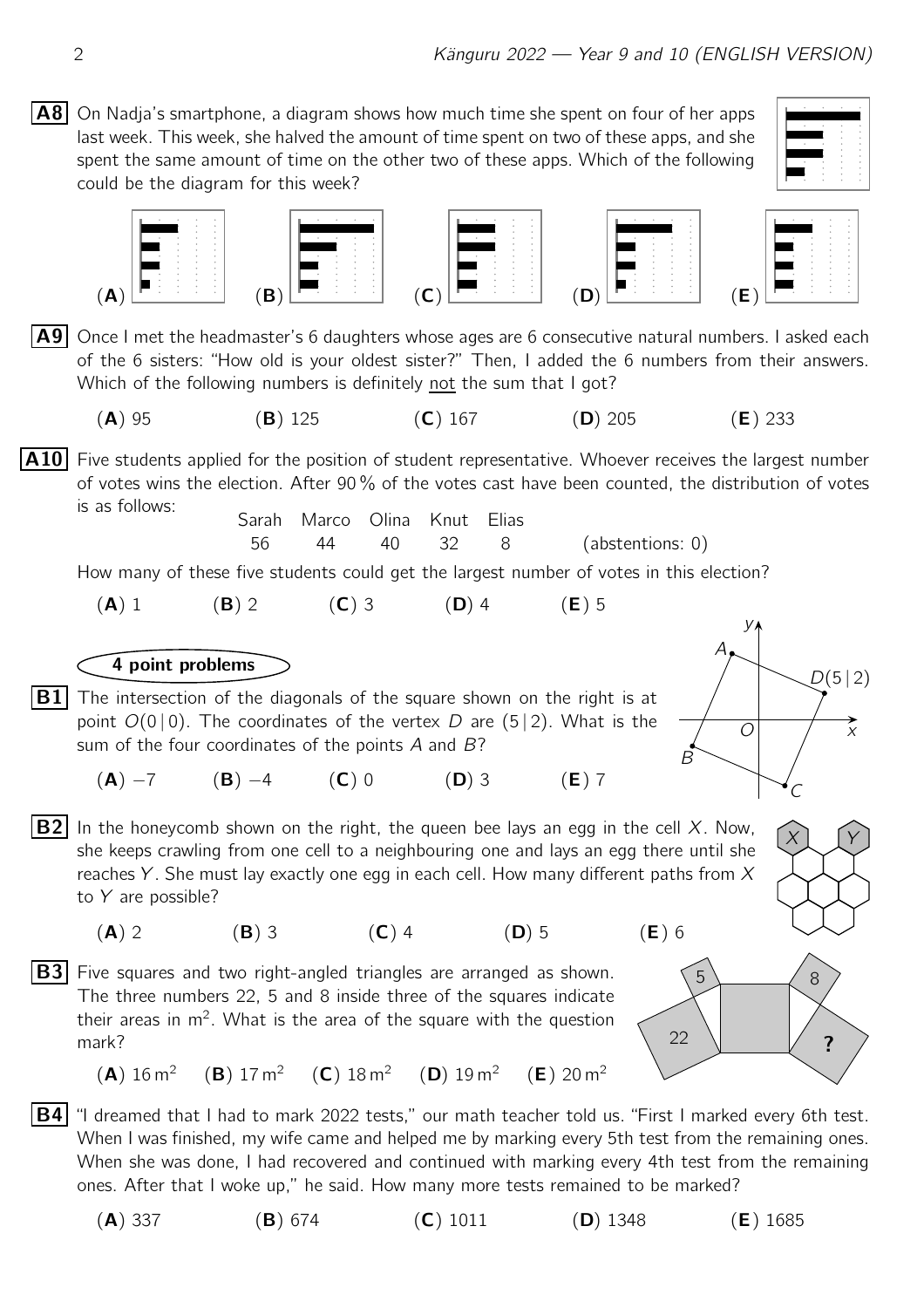**B5** The rectangle *ABCD* in the diagram is made from 12 identical rectangles. What is the ratio of the length of the side AD to the length of the side DC?

 $(A) 8:9$  $(B) 5:6$  $(C) 7:8$  $(D)$  2:3  $:3$  (**E**) 6:7

 $|B6|$  The hare and the hedgehog run a race on the 440 m long outer track of a stadium. The speed of the hare is 10 m/s, and the speed of the hedgehog is  $1 \text{ m/s}$ . They start running from the starting line at the same time but in opposite directions. When they meet again, the hedgehog turns around and runs after the hare. How much later than the hare is the hedgehog back at the starting line?

$$
(A) 32 s \t\t (B) 33 s \t\t (C) 35 s \t\t (D) 36 s \t\t (E) 39 s
$$

**B7** The square PQRS has side-length 1 cm. U is the midpoint of the side  $\overline{RS}$ , and W is the centre of PQRS. The points V and T lie on the sides  $\overline{PS}$  and  $\overline{QR}$ , respectively, in such a way that the areas of the three resulting regions are equal. What is the length of the line segment SV?

(A) 1 2 cm  $(\mathsf{B})$ 2 3 cm  $(C)$ 3 4 cm  $(D)$ 4 5 cm  $(E)$ 

**B8** When grandmother had a visit from her three grandchildren, they wanted to know how old she was. "What do you guess", grandmother asked. Each grandchild guessed a different age: 75, 78 and 81. No one was right. One had misjudged by 1 year, one by 2 years and one by 4 years. Then, the grandmother's age is

- $(A)$  definitely 76.  $(B)$  definitely 77.  $(C)$  definitely 79.  $(D)$  definitely 80.
- (E) not uniquely determined with this information.
- **B9** There are three paths through our city park and there is one tree in the middle. What is the smallest number of trees that would have to be planted so that there are the same number of trees on both sides of each path?
	- (A) 1 (B) 2 (C) 3 (D) 4 (E) 5
- **B10** Each side of the cube shown is divided into four small squares. Each small square has a sticker on it, either a cross, a star or a circle. There are always different stickers on every two small squares that have a common edge. What is the total number of circles on this cube?
	- (A) 7 (B) 8 (C) 9 (D) 10 (E) 11



- $|C1|$  Lilou wears 5 rings on one hand, as shown. Every now and then she takes all the rings off one by one. In how many different ways can she do this?
	- (**A**) 16 (**B**) 20 (**C**) 24 (**D**) 30 (**E**) 45

 $\overline{C2}$  The squares P and R are inscribed into two congruent isosceles rightangled triangles (see figure). The area of  $P$  is 45 cm<sup>2</sup>. What is the area of R?

(A)  $40 \text{ cm}^2$  (B)  $42 \text{ cm}^2$  (C)  $44 \text{ cm}^2$  (D)  $45 \text{ cm}^2$  (E)  $48 \text{ cm}^2$ 





Q R

W

 $\overline{U}$ 

P V S







P

T

5 6 cm